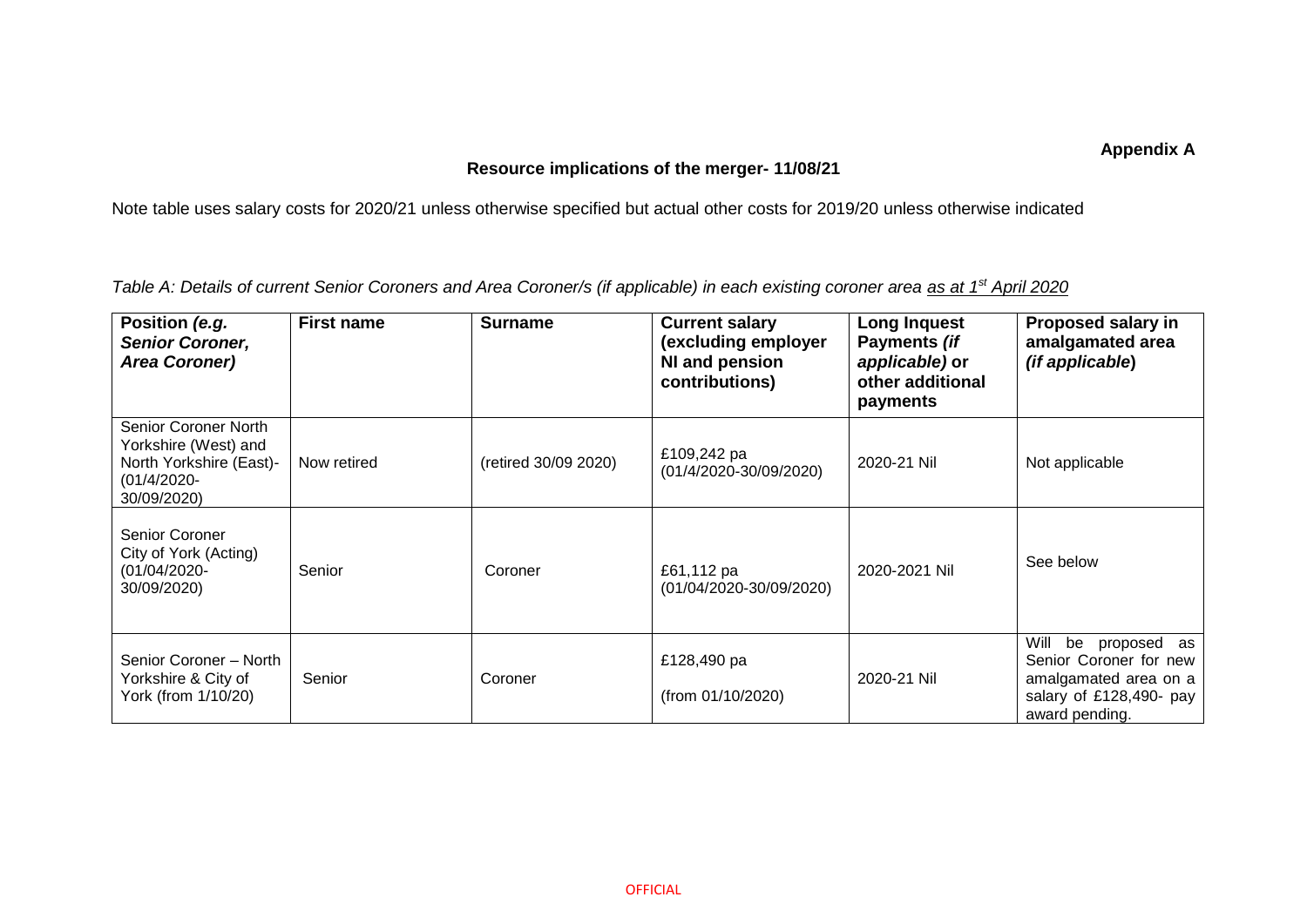| <b>Category</b>                                                                                                                          | <b>North Yorkshire</b>                                              | <b>City of York</b>                                                 | <b>York and North Yorkshire</b><br>(predicted)                                                                                                                        |
|------------------------------------------------------------------------------------------------------------------------------------------|---------------------------------------------------------------------|---------------------------------------------------------------------|-----------------------------------------------------------------------------------------------------------------------------------------------------------------------|
| Area Coroner (York & North<br>Yorkshire)- new position                                                                                   | Not applicable                                                      | Not applicable                                                      | £56,100 (0.6FTE)<br>(Estimate)                                                                                                                                        |
| <b>wFees for Assistant Coroner(s)</b><br>2019/20 figures due to the<br>exceptional use of assistant<br>coroners during Covid<br>lockdown | £78,000                                                             | £3,931                                                              | £6,000<br>(This estimate is dependent on the<br>appointment of An Area Coroner.<br>The actual figure will also vary with<br>caseload demand)                          |
| <b>Salary costs of Coroner's</b><br>officer(s) (including National<br>Insurance and pension<br>contributions)                            | Employed by North Yorkshire Police.<br>Figures available on request | Employed by North Yorkshire Police.<br>Figures available on request | Employed by North Yorkshire Police.<br>Figures available on request. No<br>change is anticipated as the<br>coroner's officers currently serve all<br>3 existing areas |
| <b>Salary costs of administrative</b><br>staff (excluding National<br>Insurance and pension<br>contributions)                            | £45,855                                                             | £15,285                                                             | £61,140                                                                                                                                                               |
| <b>Employer pension &amp; employer</b><br>NI contribution for all staff<br>including coroners                                            | £63,248                                                             | £19,796                                                             | £83,044                                                                                                                                                               |